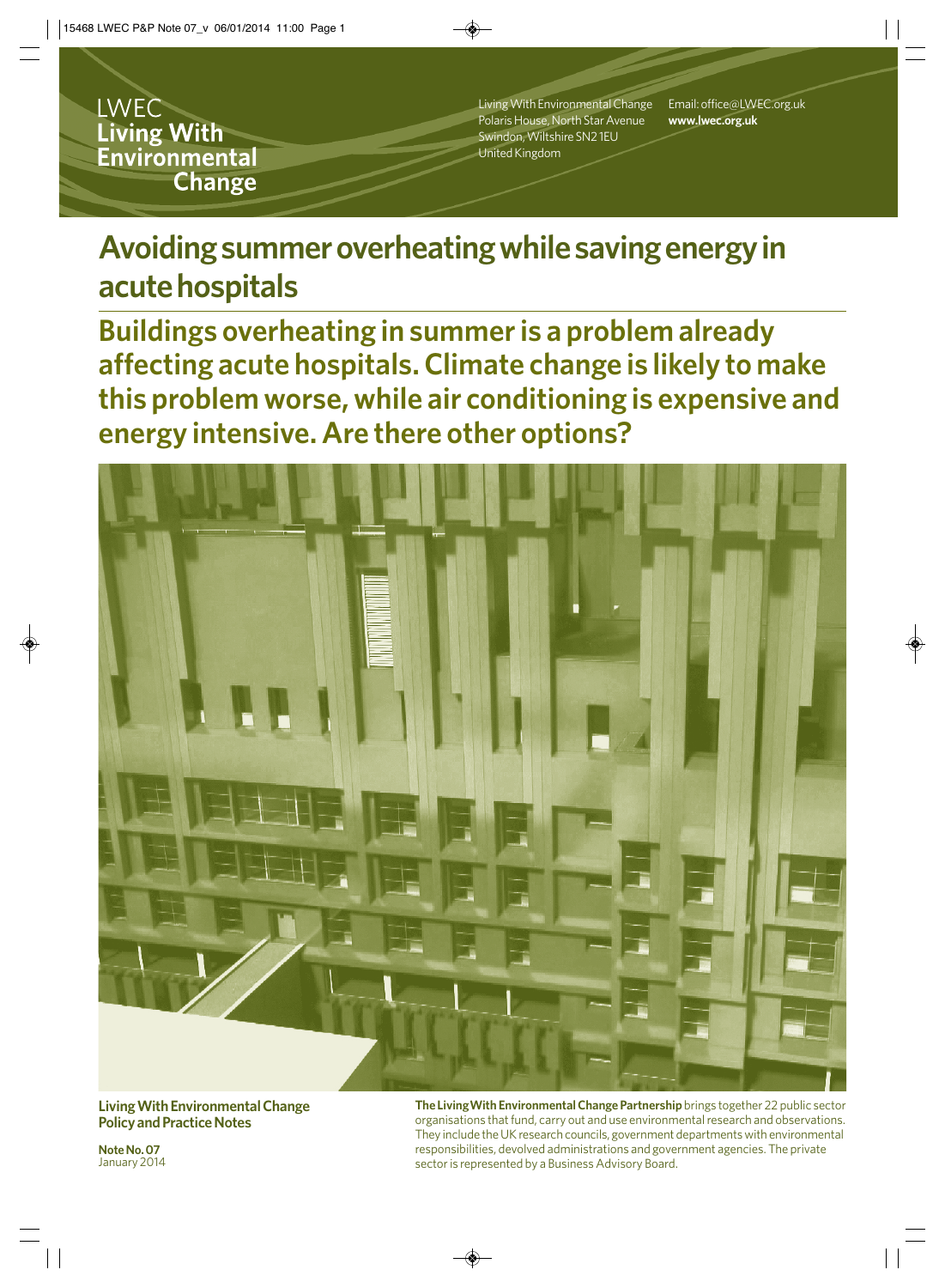**Summer heatwaves have adverse consequences for hospital patients and staff. Increased use of mechanical cooling would seem to be the inevitable response, but widespread air conditioning would undermine NHS targets for carbon reduction. Are there alternative ways of providing safe temperatures in hospitals whilst also saving energy and costs?** 

# **What are the problems?**

#### **Summer heatwaves cause a range of problems:**

- In 2013 a hot spell in England was estimated to have caused 650 premature deaths. The 2003 heatwave led to over 2,000 premature deaths in England and Wales.
- The elderly, the chronically ill, and the very young are most at risk of health effects during heatwaves, and likely to make up a large proportion of patients in acute hospitals.

#### **Some wards in UK hospitals are already uncomfortably hot during an average spring and summer:**

- High night time temperatures may make sleep difficult.
- Poor control strategies may mean that one "set point" activates the heating across a whole hospital, regardless of varied internal uses and schedules.

#### **More recent changes may compromise performance of buildings:**

- Patient safety concerns mean that windows typically now only open 100 mm, but older hospitals relied on wider opening windows for natural ventilation and passive cooling.
- Lightweight suspended ceilings mask the thermal mass of buildings, which would normally retain "coolth" in summer.
- Internal courtyards, essential for natural ventilation and daylight, have been filled in, creating buildings wholly dependent on mechanical ventilation and cooling.
- Temporary "modular" buildings are popular with NHS managers but are lightweight structures that will tend to overheat as temperatures rise, requiring mechanical cooling.

#### **Guidance documents are treated as default performance "standards" to be followed exactly**

- Technical guidance from the government is used as a contractual "standard", particularly when new hospitals are constructed. The result has been the sealing up of new buildings and the use of full mechanical cooling or air conditioning.
- More realistic "adaptive" comfort models offer greater scope for low energy solutions, reflecting real patient and staff experience of temperatures.

### **What alternatives are there to energy-intensive air conditioning?**

**Energy use across the NHS estate is already responsible for 30% of UK public sector carbon emissions. There are alternatives to air conditioning:**

#### **Building mass and orientation may be used to positive effect:**

- Historically buildings were designed with close reference to their site, in order to profit from the prevailing winds and to avoid solar overheating.
- Pre-1948 buildings demonstrate resilience to overheating because they are heavyweight and often have high ceilings. They potentially form a more climate resilient resource than might be expected.

#### **Natural ventilation is about more than opening windows:**

- Natural ventilation employs sophisticated strategies such as Advanced Natural Ventilation to move air through a building.
- This has strong historical precedents and has been deployed successfully in large non-domestic buildings.
- While full air conditioning with filtration is necessary in some clinical spaces, up to 70% of the floor area of an acute hospital can be ventilated naturally, with a further 10% using a hybrid strategy that brings in mechanical systems when necessary.
- Pathogen control research suggests that natural ventilation need not pose additional infection control risks and may even be safer than mechanical options.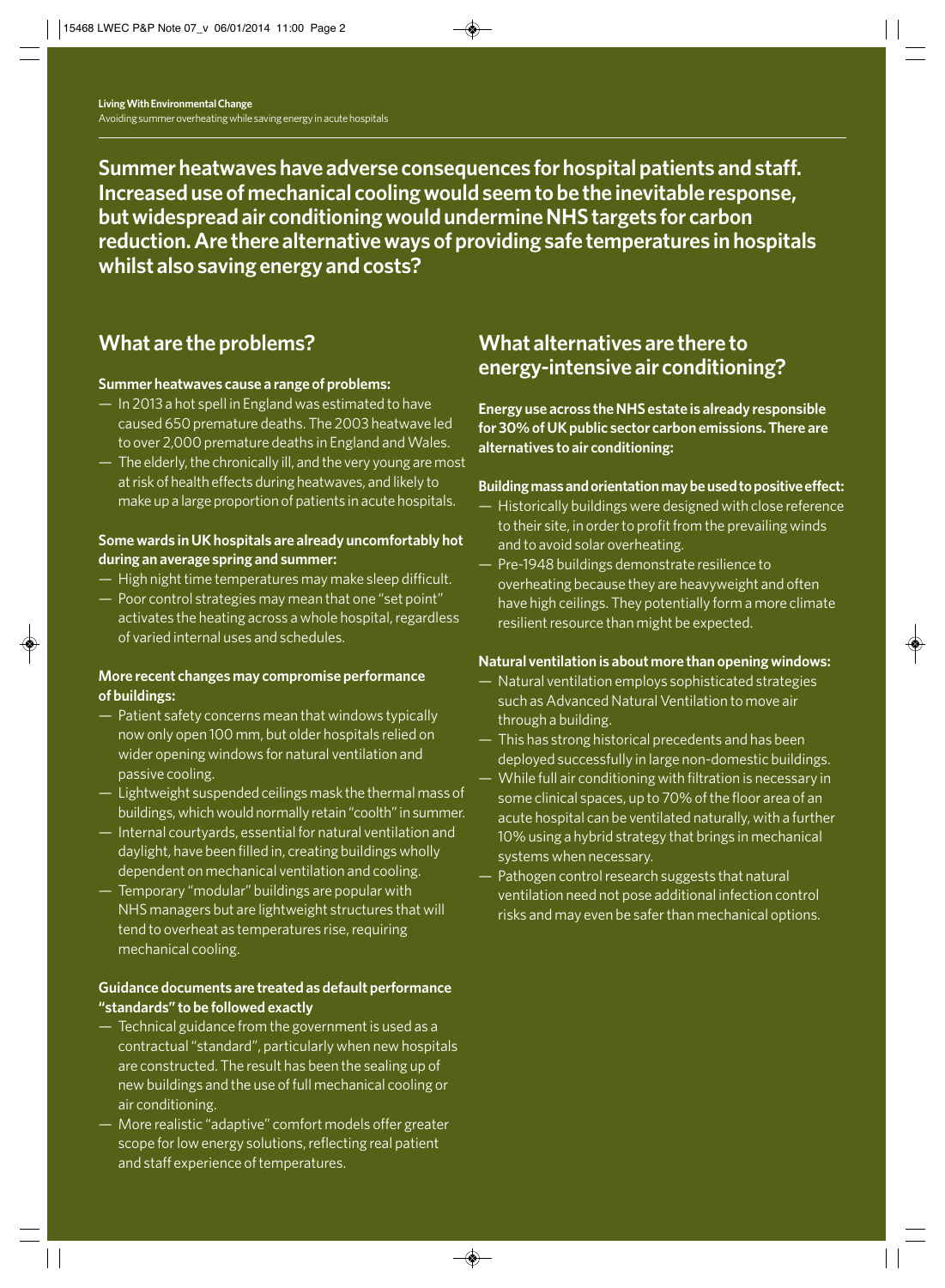### **How can these ideas be applied to a new-build hospital?**

#### **A low-energy consuming new-build acute hospital could incorporate:**

- Clinical spaces located in a medium-rise building of three or four storeys, with open courtyards that facilitate a natural or hybrid ventilation strategy while also providing daylight and views.
- Fresh air supply to the building, pre-cooled naturally in a low level chamber (easily accessed for cleaning) and ducted through the building. It would rise under its own buoyancy and exhaust via dedicated outlet stacks. No supply or exhaust air would be allowed to pass from one space into another.
- "Thick" walls forming the building's elevations, within which the air supplies, exhausts and other services are co-located. Openings would be shaped and sized to fend off unwelcome solar gains whilst preserving good daylighting, particularly in winter.
- Single patient rooms that are naturally ventilated but in a more sophisticated and controllable way than by opening windows alone.

### **What are the options for refurbishment of older buildings?**

**Although individual buildings and sites have their own issues, the NHS estate presents a number of recurrent basic building types (Victorian Nightingale wards, 1960s slab blocks and 1970s/80s Nucleus courtyard plans). These offer options:**

- In an industry-standard refurbishment of a 1960s ward block, insulating and sealing it, and installing an efficient ventilation system, could halve its energy use until warmer summers prevail.
- Using natural ventilation and external solar shading devices could deliver even greater resilience and savings:
	- The building is wrapped in a deep wall that shades the windows and accommodates ventilation stacks.
	- Natural ventilation is deployed, with cross-over ducts allowing ventilation across the building without the need for air to pass from one space to another.
	- Exhaust is via operable windows and the external stacks.
	- Suspended ceilings are cut back to expose the mass of the building structure to help stabilise temperatures.
- Refurbishment of pre-1948 buildings offers the opportunity to improve further the already relatively high resilience of this type whilst enhancing patient privacy and dignity.
- The options in many cases have the advantage that they transform the external appearance of the buildings. They can be delivered in phases, so that adaptive re-engineering can be rolled into routine maintenance work.
- Once buildings are adapted, mitigation follows; energy saving measures such as energy efficient lighting and renewable energy devices can make a cost-effective contribution.
- Research reveals that passive/natural strategies would provide comfortable environments into the 2040s outside major urban areas of England.